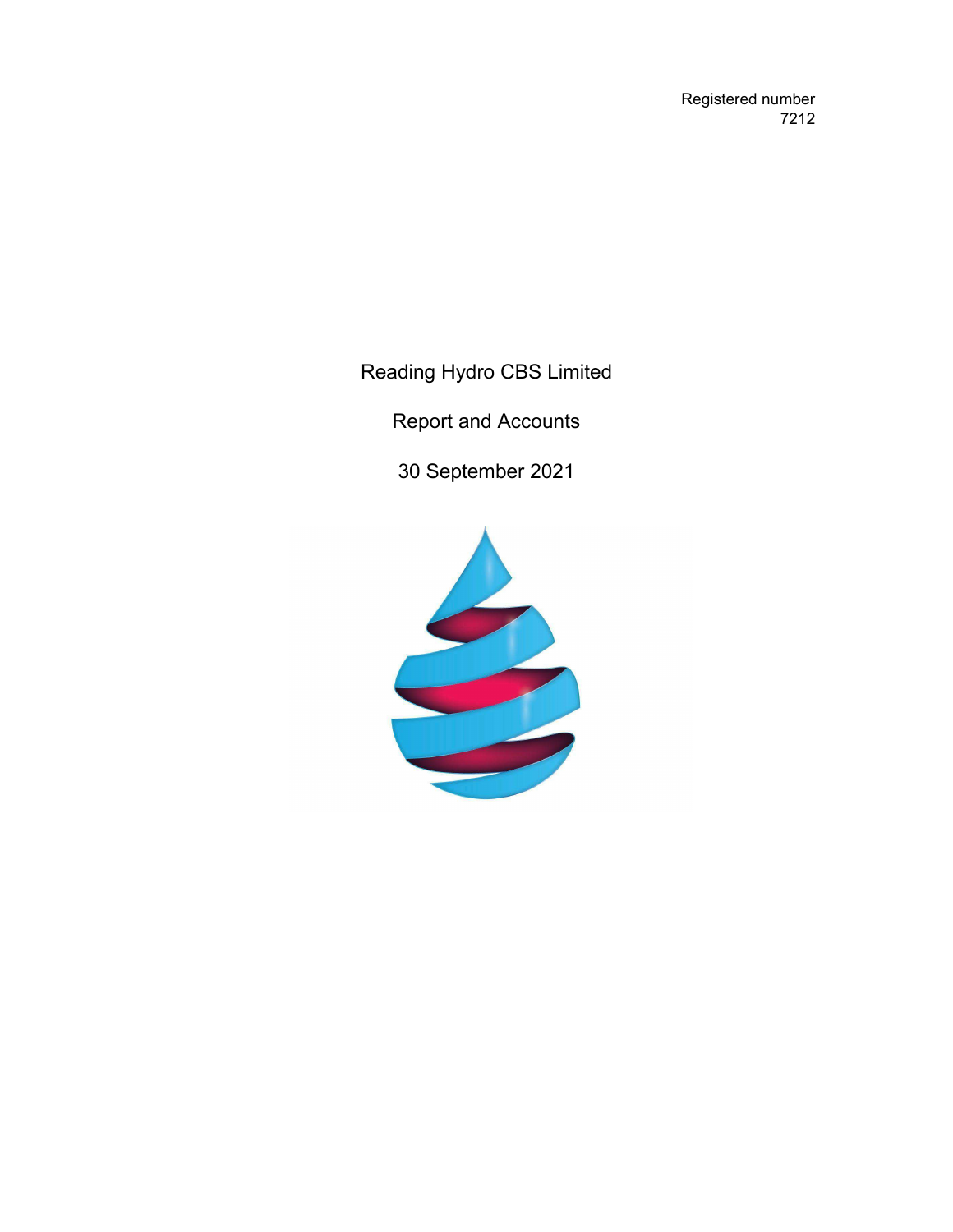# Reading Hydro CBS Limited Report and accounts **Contents**

## Page

| Society information            |   |
|--------------------------------|---|
| Directors' report              | 2 |
| Revenue account                | 3 |
| <b>Balance sheet</b>           | 4 |
| Statement of changes in equity | 5 |
| Notes to the accounts          | 6 |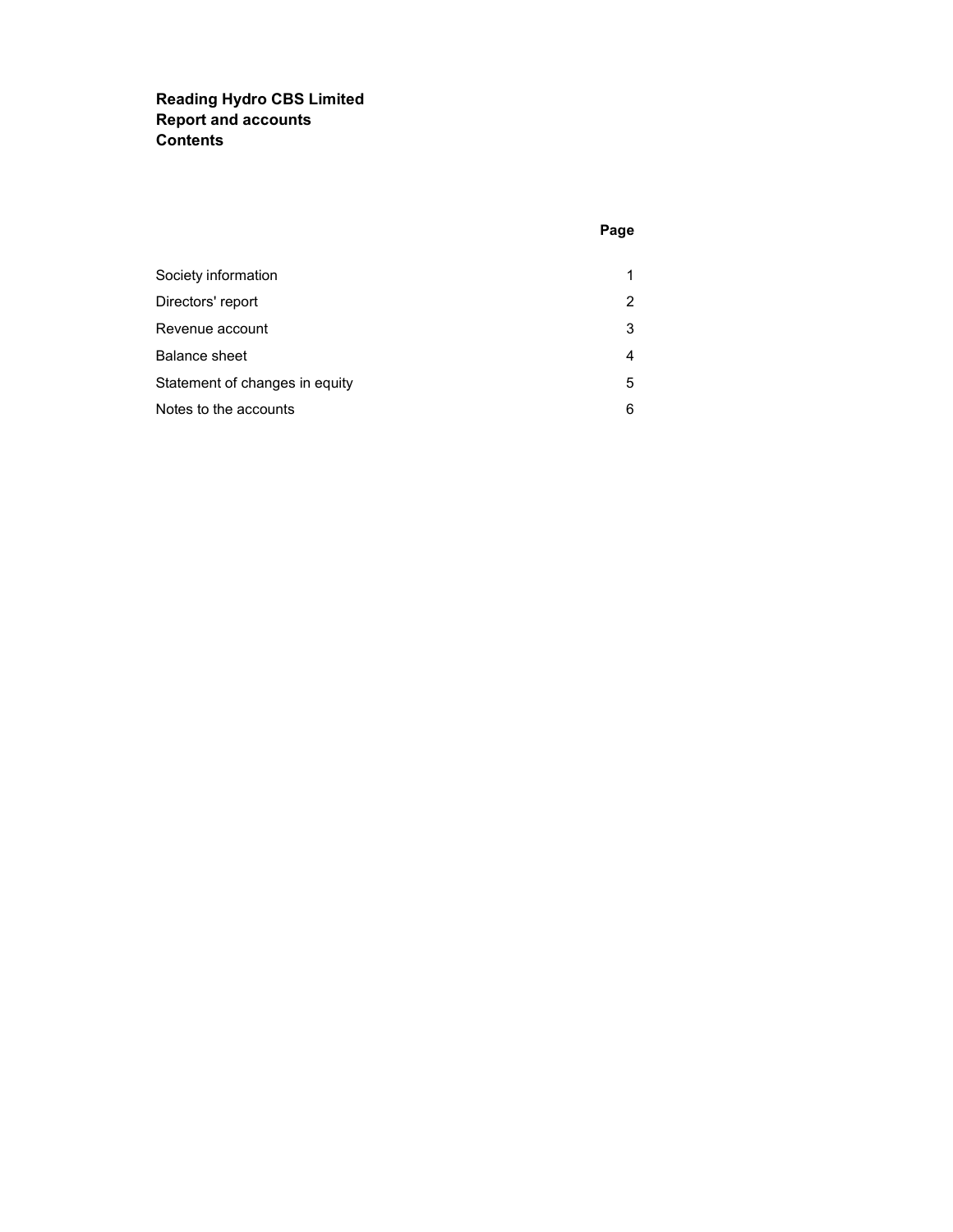### Reading Hydro CBS Limited Society Information

#### **Directors**

Michael Beaven (retired 23/03/2021) Tony Cowling Sophie Paul Andy Tunstall (retired 30/09/2021) Anne Wheldon David Whipple Sally Waterman (appointed 23/03/2021) Richard Moseley (appointed 28/09/2021)

#### **Secretary**

Anne Wheldon

# Registered office

RISC London Street Reading RG1 4PS

Registered number

7212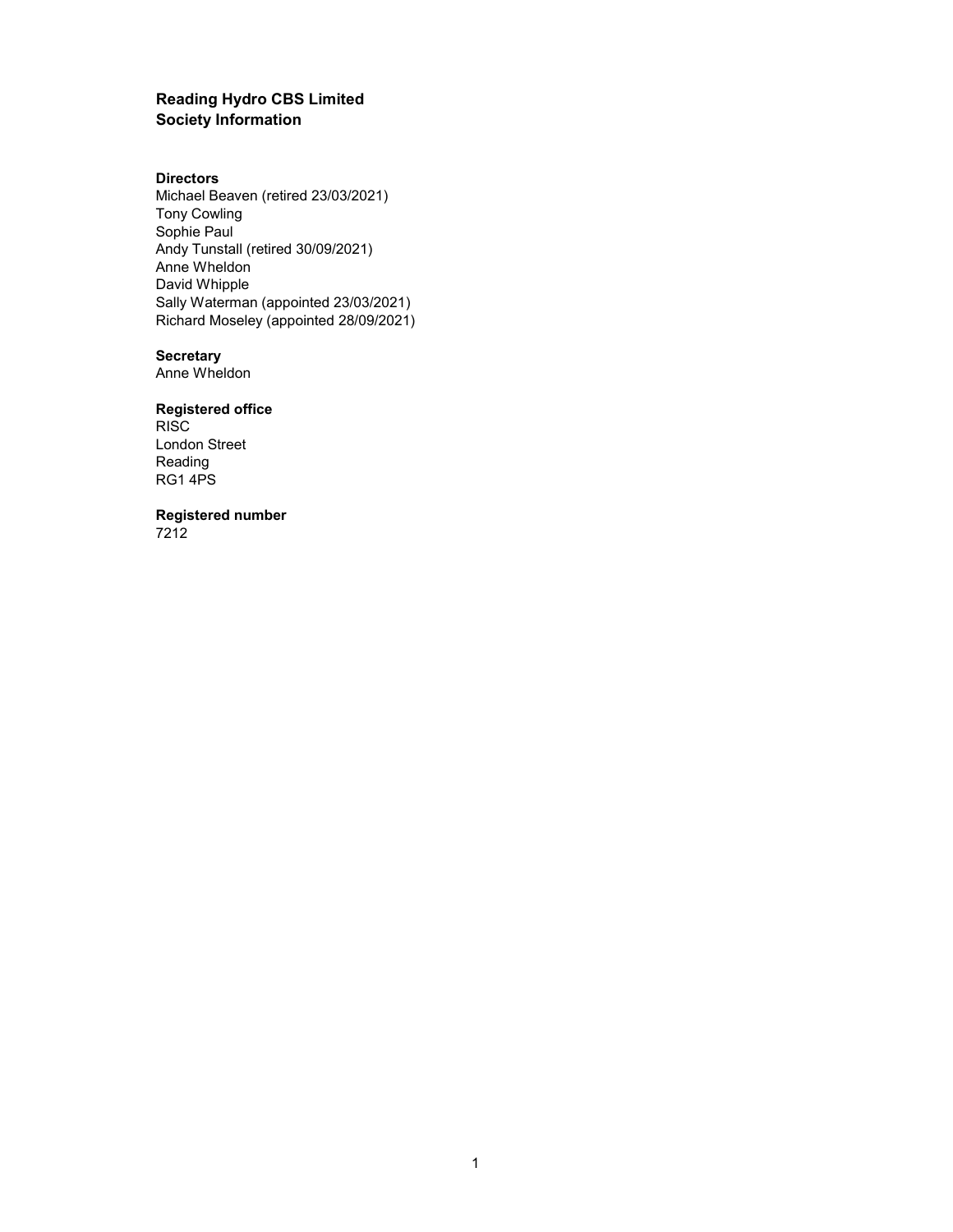# Reading Hydro CBS Limited Registered number: 7212 Directors' Report

The directors present their report and accounts for the year ended 30 September 2021.

### Principal activities

The principal long term activity of the Society is the generation and sale of electricity from renewable sources. To this end, the main activities during the year were completing the construction of the hydropower plant and fish pass; installing the turbines, generation equipment and under-river cable; commissioning the system in August 2021, and starting generation at the end of September 2021

### **Directors**

The following persons served as directors during the year:

Sally Waterman (appointed 23/03/2021) Richard Moseley (appointed 28/09/2021) Michael Beaven (retired 23/03/2021) David Whipple Tony Cowling Sophie Paul Andy Tunstall (retired 30/09/2021) Anne Wheldon

### Directors' responsibilities

The directors are responsible for preparing the report and accounts in accordance with applicable law and regulations.

The law governing Registered Societies requires the directors to prepare financial statements for each financial year which give a true and fair view of the state of affairs of the society as at the balance sheet date and of its income and expenditure for the year then ended. In preparing these accounts, the directors are required to:

- select suitable accounting policies and then apply them consistently;
- make judgements and estimates that are reasonable and prudent;
- prepare the financial statements on the going concern basis unless it is inappropriate to presume that the co-operative will continue in business.

The directors are responsible for keeping proper books of account such as are necessary to give a true and fair view of the society's state of affairs and to explain its financial transactions. The directors must also establish and maintain a satisfactory system of control of its books of account, its cash holdings and all its receipts and remittances, and hence are also responsible for safeguarding the assets and taking reasonable steps for the prevention and detection of fraud and other irregularities.

### Reporting Criteria

This report has been prepared in accordance with the Co-operative and Community Benefit Societies Act 2014.

This report was approved by the board on \_\_\_\_\_\_\_\_\_\_\_\_\_\_\_\_\_\_\_\_\_\_ and signed on its behalf.

Director's signature

Director's name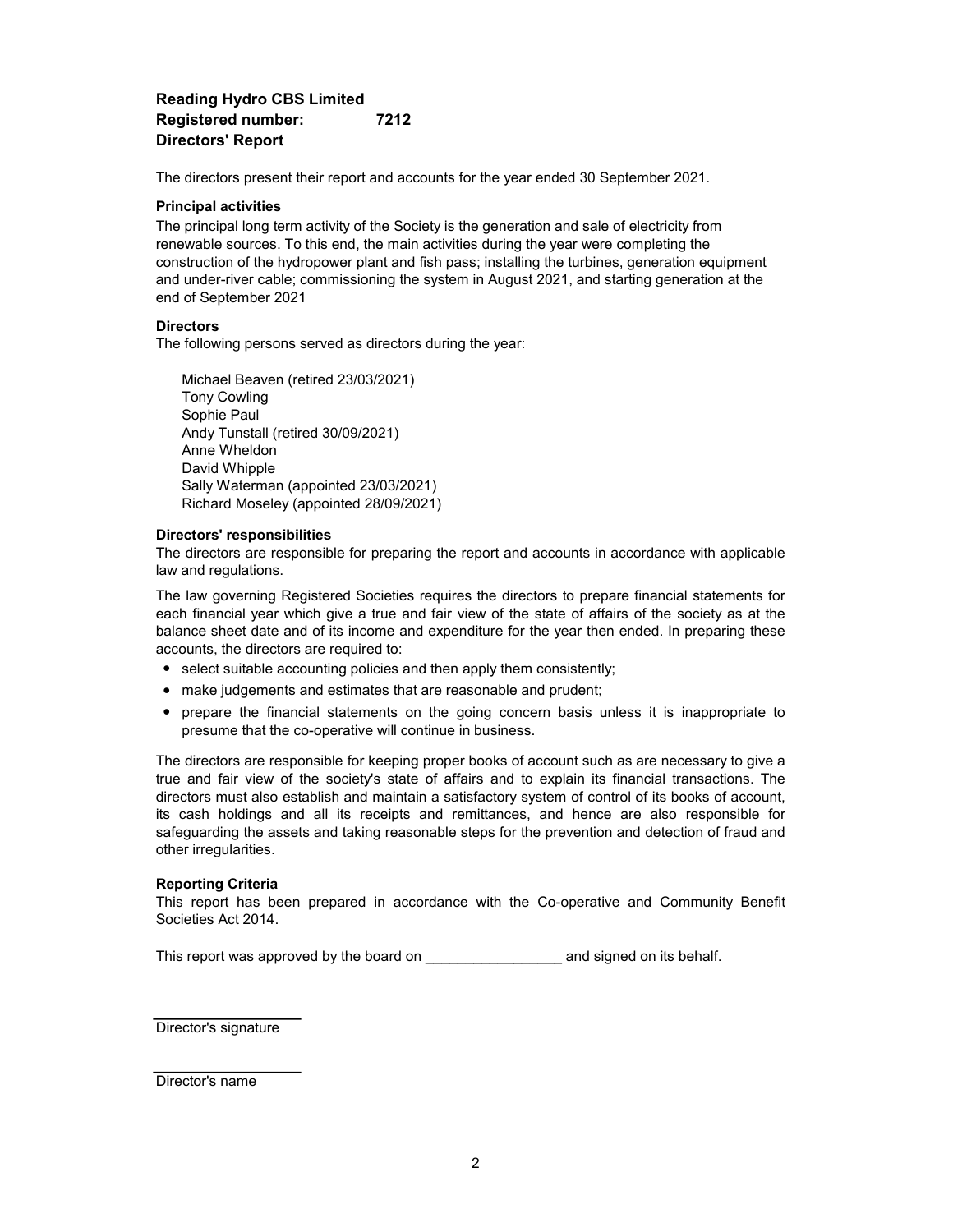# Reading Hydro CBS Limited Revenue Account for the year ended 30 September 2021

|                                              | <b>Notes</b> | 2021<br>£           | 2020<br>£          |
|----------------------------------------------|--------------|---------------------|--------------------|
| Operating expenses<br>Other operating income | 4            | (30, 656)<br>18,100 | (31, 107)<br>1,658 |
| <b>Operating deficit</b>                     |              | (12, 556)           | (29, 449)          |
| Interest receivable                          |              | 307                 | 1,316              |
| <b>Deficit before taxation</b>               |              | (12, 249)           | (28, 133)          |
| Tax on deficit                               |              |                     |                    |
| Deficit for the financial year               |              | (12, 249)           | (28, 133)          |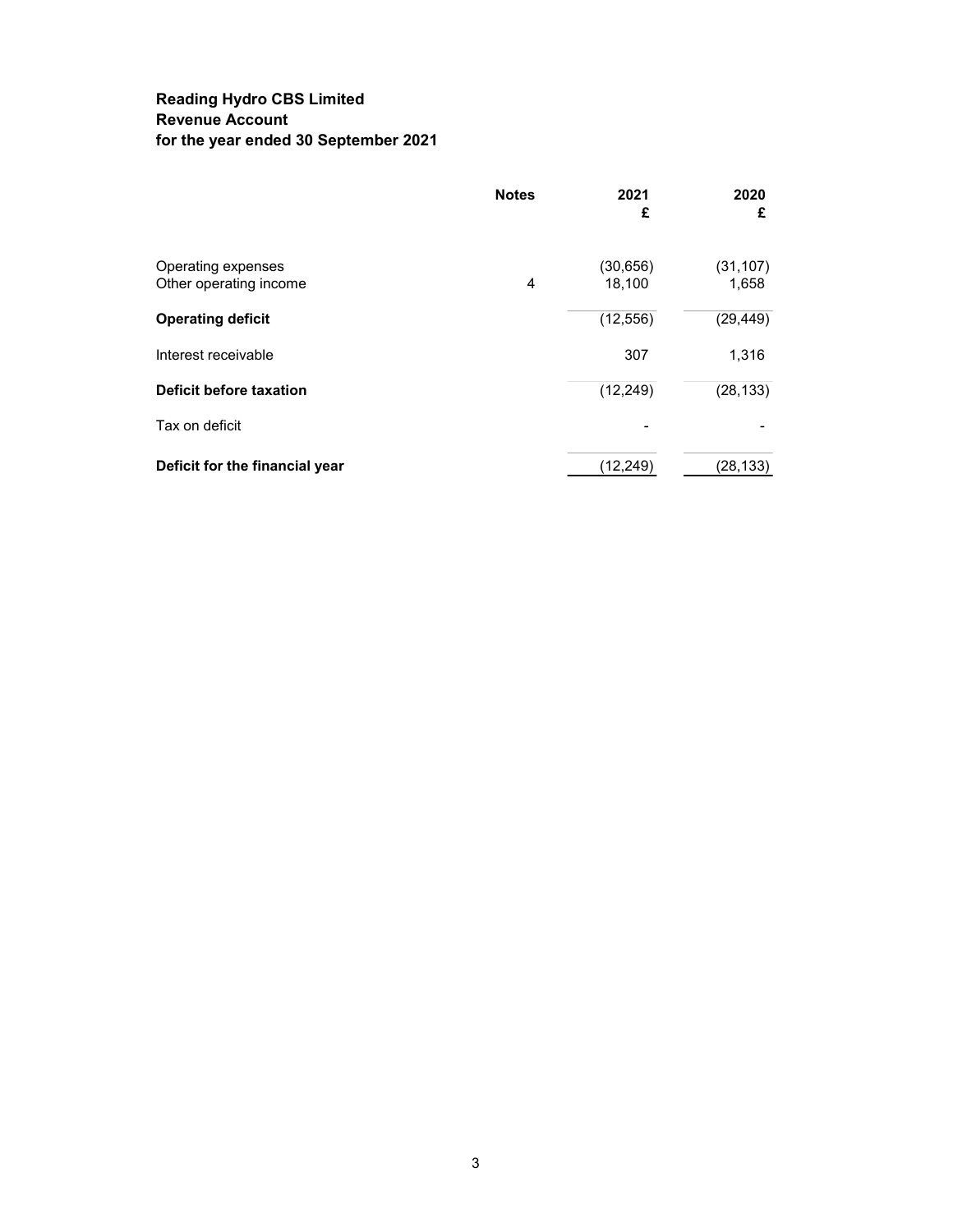# Reading Hydro CBS Limited Balance Sheet as at 30 September 2021

|                                       | <b>Notes</b>   |          | 2021<br>£ |           | 2020<br>£ |
|---------------------------------------|----------------|----------|-----------|-----------|-----------|
| <b>Fixed assets</b>                   |                |          |           |           |           |
| Tangible assets                       | 5              |          | 1,089,951 |           | 185,445   |
| <b>Current assets</b>                 |                |          |           |           |           |
| <b>Debtors</b>                        | 6              | 10,811   |           | 42,650    |           |
| Cash at bank and in hand              |                | 53,454   |           | 686,083   |           |
|                                       |                | 64,265   |           | 728,733   |           |
| <b>Creditors: amounts falling due</b> |                |          |           |           |           |
| within one year                       | $\overline{7}$ | (23,056) |           | (29, 299) |           |
| <b>Net current assets</b>             |                |          | 41,209    |           | 699,434   |
| <b>Total assets less current</b>      |                |          |           |           |           |
| <b>liabilities</b>                    |                |          | 1,131,160 |           | 884,879   |
| <b>Creditors: amounts falling due</b> |                |          |           |           |           |
| after more than one year              | 8              |          |           |           | (11,661)  |
|                                       |                |          |           |           |           |
| <b>Net assets</b>                     |                |          | 1,131,160 |           | 873,218   |
|                                       |                |          |           |           |           |
| <b>Capital and reserves</b>           |                |          |           |           |           |
| Called up share capital               |                |          | 1,173,411 |           | 903,220   |
| Absorbed deficit                      |                |          | (42, 251) |           | (30,002)  |
| <b>Shareholders' funds</b>            |                |          | 1,131,160 |           | 873,218   |

The directors are satisfied that the Society is entitled to exemption from the requirement to obtain an audit under section 84 of the Co-operative and Community Benefit Societies Act 2014.

The members have not required the Society to obtain an audit in accordance with the Act.

The directors acknowledge their responsibilities for complying with the requirements of the Cooperative and Community Benefit Societies Act 2014 with respect to accounting records and the preparation of accounts.

The accounts have been prepared in accordance with the provisions in the Co-operative and Community Benefit Societies Act 2014.

Approved by the board on

Director's signature Director's signature Secretary's signature

 $\_$  , and the set of the set of the set of the set of the set of the set of the set of the set of the set of the set of the set of the set of the set of the set of the set of the set of the set of the set of the set of th

 $\_$  , and the state of the state of the state of the state of the state of the state of the state of the state of the state of the state of the state of the state of the state of the state of the state of the state of the

Director's name **Director's name** Secretary's name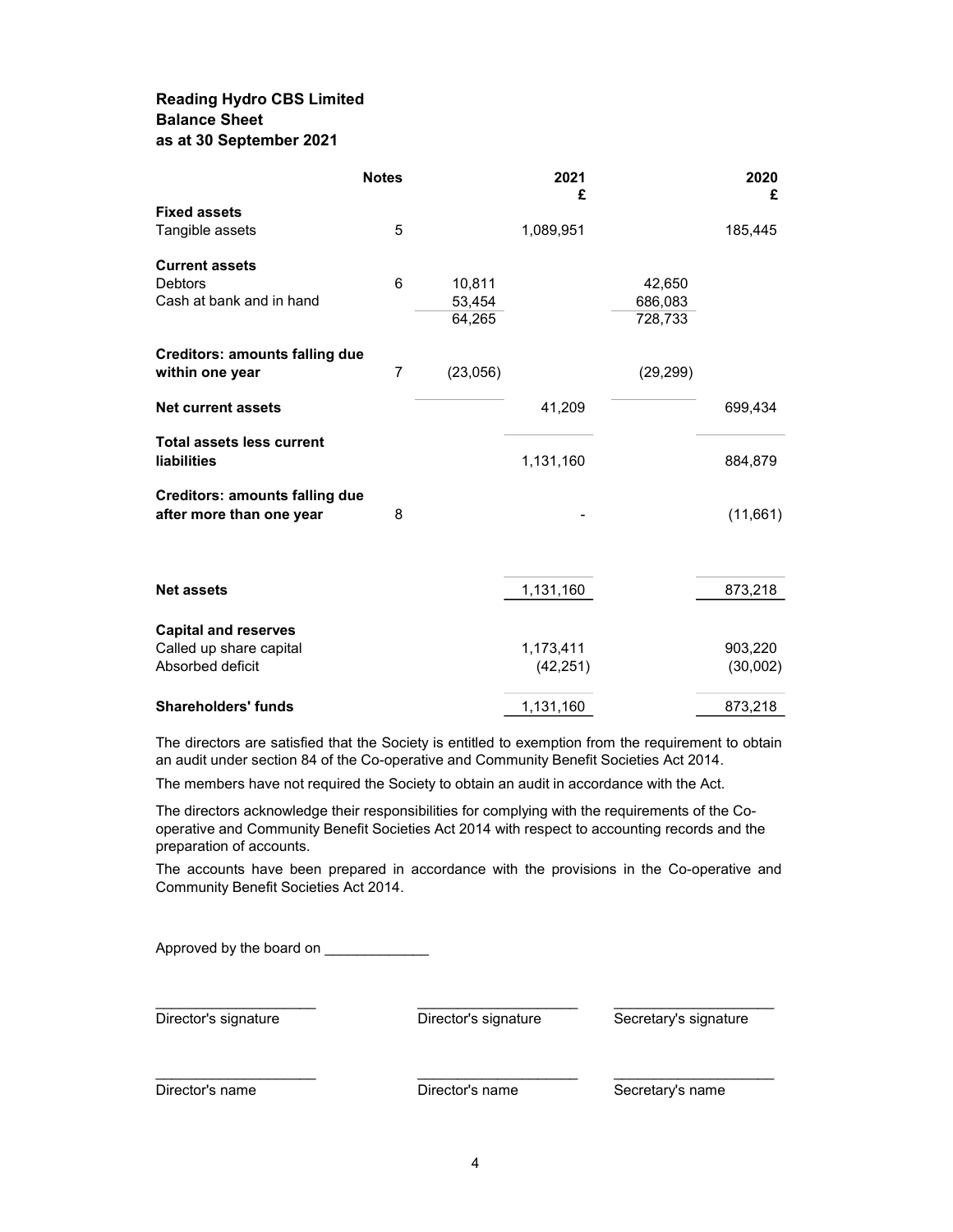# Reading Hydro CBS Limited Statement of Changes in Equity for the year ended 30 September 2021

|                                 | Share<br>capital | <b>Revenue</b><br>account | Total              |
|---------------------------------|------------------|---------------------------|--------------------|
|                                 | £                | £                         | £                  |
| At 1 October 2019               | 16,187           | (599)                     | 15,588             |
| Deficit for the financial year  |                  | (28, 133)                 | (28, 133)          |
| Share Interest<br>Shares issued | 887,033          | (1,270)                   | (1,270)<br>887,033 |
| At 30 September 2020            | 903,220          | (30,002)                  | 873,218            |
|                                 |                  |                           |                    |
| At 1 October 2020               | 903,220          | (30,002)                  | 873,218            |
| Deficit for the financial year  |                  | (12, 249)                 | (12, 249)          |
| Shares issued                   | 270,191          |                           | 270,191            |
| At 30 September 2021            | 1,173,411        | (42, 251)                 | 1,131,160          |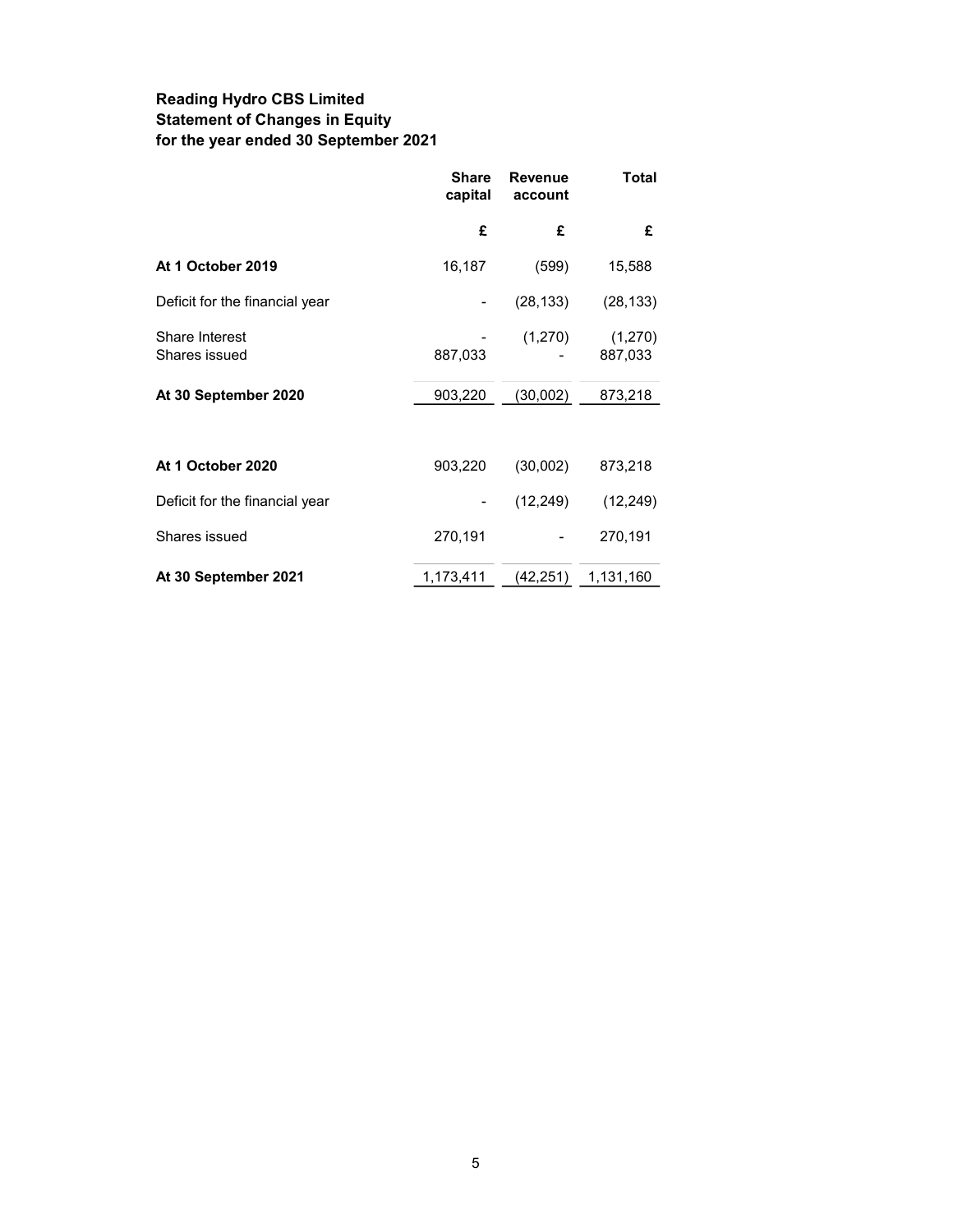## Reading Hydro CBS Limited Notes to the Accounts for the year ended 30 September 2021

#### 1 Accounting policies

The principal accounting policies adopted in the preparation of the financial statements are set out below. These have remained unchanged from the previous year and have been consistently applied within the accounts.

#### General information

Reading Hydro CBS Limited is a registered society incorporated in England within the United Kingdom. The address of the registered office is given on Page 1 of these financial statements. Reading Hydro CBS Limited meets the definition of a public benefit entity under FRS102.

#### Basis of preparation

These financial statements have been prepared under FRS 102 Section1A - small entities and there were no material departures from that standard. The financial statements have been prepared under the historical cost convention.

#### **Turnover**

Turnover represents Feed In Tariff and other electricity generating income, net of value added tax where applicable, derived from the generation of electricity from renewable energy installations.

#### **Depreciation**

Depreciation has been provided at the following rates in order to write off the assets over their estimated useful lives.

Plant and machinery example 5% straight line

### **Taxation**

There is no corporation tax due as the society has significant trading losses due to capital allowances. We do not expect the advance capital allowances to reverse later on the project due to share interest deductions, which is why no deferred tax has been provided.

#### Government grants or assistance

Government grants are recognised in the income and expenditure account in an appropriate manner that matches them with the expenditure towards which they are intended to contribute. Grants for immediate financial support or to cover costs already incurred are recognised immediately in the income and expenditure account. Grants towards general activities of the entity over a specific period are recognised in the income and expenditure account over that period.

Grants towards fixed assets are recognised over the expected useful lives of the related assets and are treated as deferred income and released to the income and expenditure account over the useful life of the asset concerned.

All grants in the income and expenditure account are recognised when all conditions for receipt have been complied with.

#### Non-Government grants

Non-government grants and donations are recognised in the income and expenditure account once the entity has become entitled to the funds.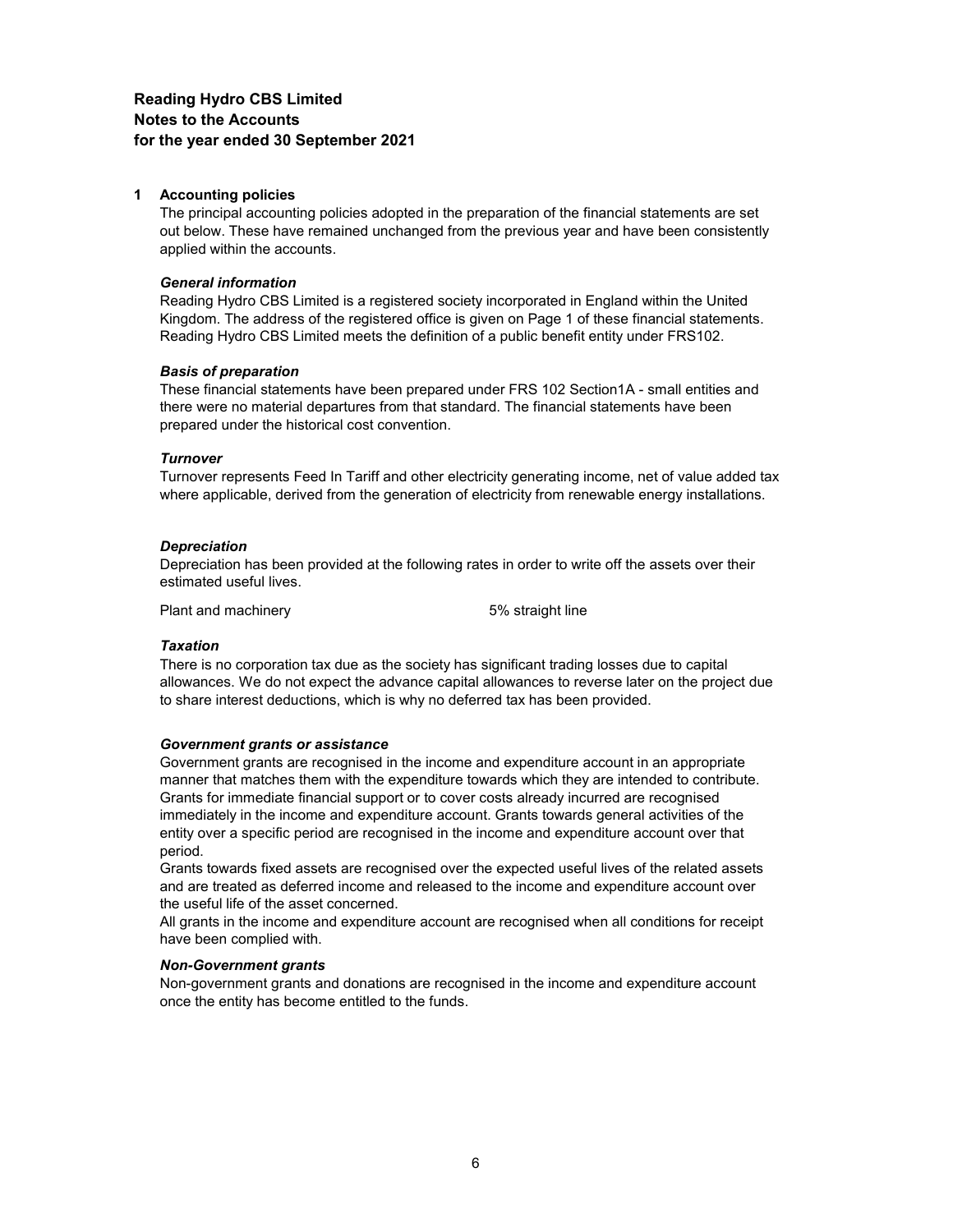# Reading Hydro CBS Limited Notes to the Accounts for the year ended 30 September 2021

#### 2 Prior Year Adjustment

During 2017 an invoice was paid by a director but never reimbursed by the Society and is still outstanding. At the time it was accounted for as if the payment was a donation to the Society but this was not the case.

| <b>Balance Sheet Effect</b>  |  |
|------------------------------|--|
| Increase accrued costs       |  |
| Decrease in absorbed deficit |  |

### 3 Employees

The average monthly number of persons (including directors) employed by the society during the year was 0 (2020 - 0)

| Other operating income<br>4 | 2021<br>£ | 2020<br>£ |
|-----------------------------|-----------|-----------|
| Donations                   | 5,889     | 173       |
| Grant income                | 11,662    | 1,453     |
| Other income                | 550       | 32        |
|                             | 18,101    | 1,658     |

Grant income includes money from Key Fund.

Other income is the sale of surplus fencing panels and clips.

### 5 Tangible fixed assets

|                      | <b>Plant and</b><br>machinery<br>etc<br>£ |
|----------------------|-------------------------------------------|
| Cost                 |                                           |
| At 1 October 2020    | 185,445                                   |
| Additions            | 909,066                                   |
| At 30 September 2021 | 1,094,511                                 |
| <b>Depreciation</b>  |                                           |
| At 30 September 2021 | 4,560                                     |
| Net book value       |                                           |
| At 30 September 2021 | 1,089,951                                 |
| At 30 September 2020 | 185,445                                   |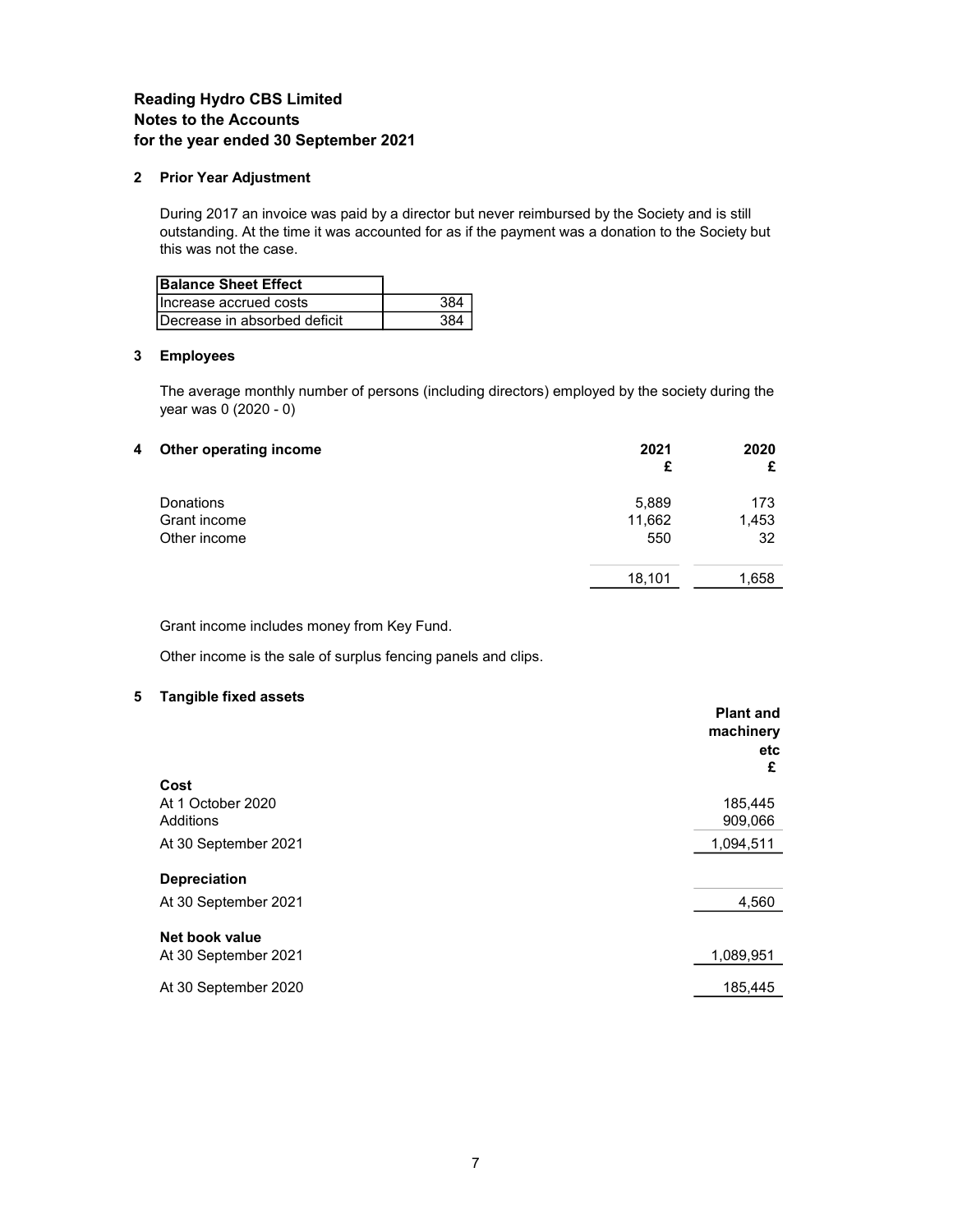# Reading Hydro CBS Limited Notes to the Accounts for the year ended 30 September 2021

| 6 | <b>Debtors</b>                                 | 2021<br>£ | 2020<br>£ |
|---|------------------------------------------------|-----------|-----------|
|   | Accrued income                                 | 54        |           |
|   | Prepaid expenses                               | 3,628     | 5,946     |
|   | Other debtors                                  | 7,129     | 36,704    |
|   |                                                | 10,811    | 42,650    |
|   |                                                |           |           |
| 7 | Creditors: amounts falling due within one year | 2021      | 2020      |
|   |                                                | £         | £         |
|   | Trade creditors                                | 1,507     | 18,091    |
|   | Accruals                                       | 7,692     | 1,467     |
|   | Other creditors                                | 13,857    | 9,741     |
|   |                                                | 23,056    | 29,299    |
| 8 | Creditors: amounts falling due after one year  | 2021      | 2020      |
|   |                                                | £         | £         |
|   |                                                |           |           |
|   | Deferred income                                |           | 11,661    |